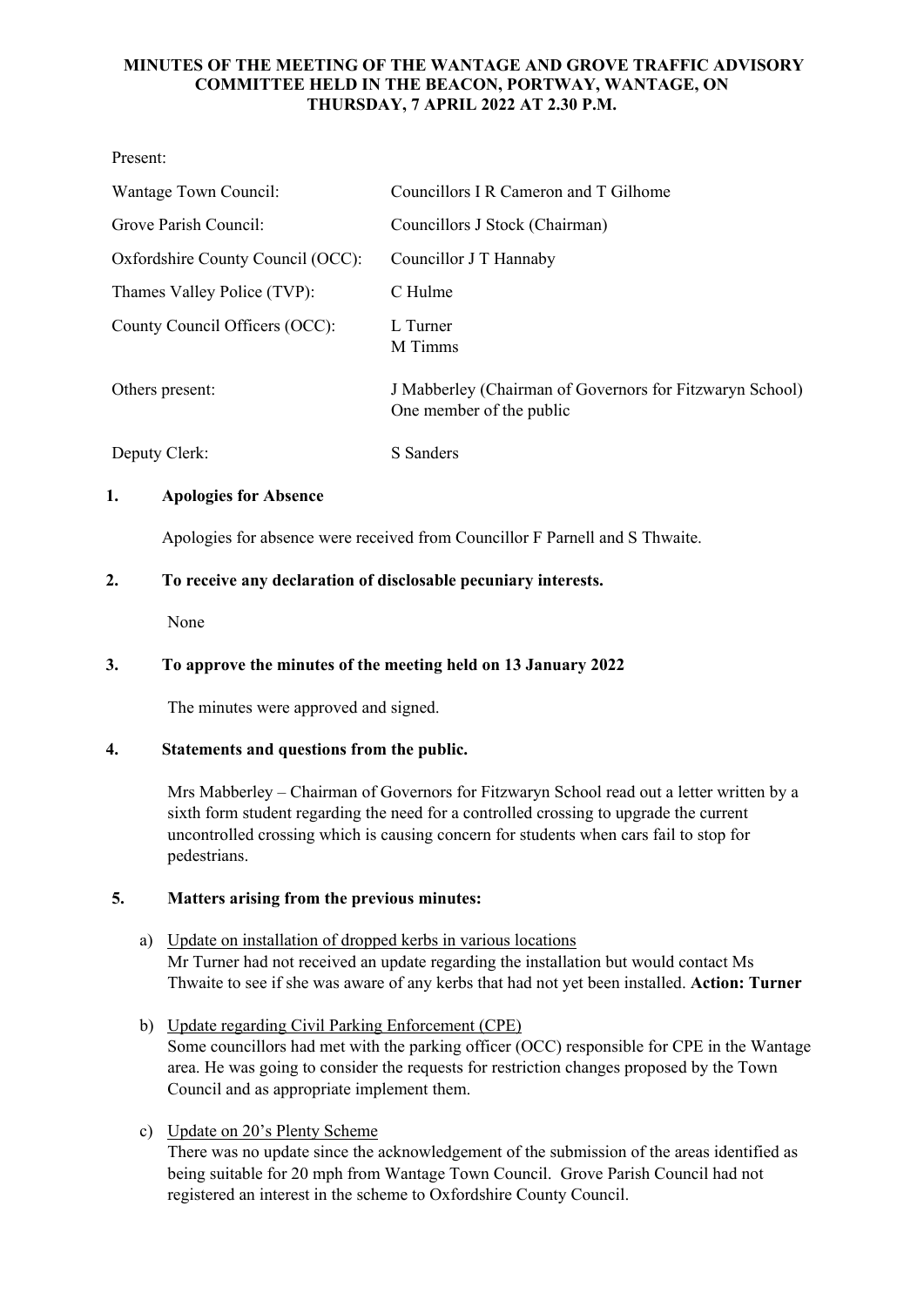#### **MINUTES OF THE MEETING OF THE WANTAGE AND GROVE TRAFFIC ADVISORY COMMITTEE HELD IN THE BEACON, PORTWAY, WANTAGE ON THURSDAY, 7 APRIL 2022 AT 2.30PM**

- d) Update on speed of traffic on A417 near King Alfred's school (West Site) The Road Agreements Team (OCC) were in discussion with East Challow Parish Council about installing two SIDs in the area.
- e) Update on suitability of access for mobility scooters and wheelchairs to the East Gate site, Springfield Road by the footway connecting to Charlton Road (planning application P21/V3349/FUL) The application was still under consideration and had not yet been determined by the planning officer.
- f) Update on school buses parking on Portway and Seesen Way It was noted that consideration was being given by King Alfreds's Academy to the possibility of constructing a layby in the Sixth Form field for buses to drop off/pick up passengers.
- g) Update on loose manhole covers in Wallingford Street The Thames Water manhole covers were not classified as a defect by Thames Water as the problem was only noise related. Mr Timms had assessed the area and contacted Thames Water asking for the covers to be changed urgently.
- h) Update on request for HAMP (Highways Assessment Maintenance Programme) Mill Street Mill Street had scored high on the assessment. The area was to be measured and costed for resurface. It was pointed out that it would not be within this financial year. It was noted that natural springs would be included in the scheme of works. **Action: Timms**
- i) Update on installation of a crossing near Charlton Primary School The crossing design was almost complete, to include double yellow lines on the bend. A consultation would go out shortly, hopefully during May 2022. **Action: Turner**
- j) Update on footways to be resurfaced around Grove The work to resurface footways had commenced. It was noted that complaints from members of the public had been received regarding grass growing through the tarmac and debris being left. Mr Timms reported that there would be a completion clear-up. **Action: Timms**
- k) Raised utility cover Mayfield Avenue Mr Timms reported that full reconstruction was required. The cost would be around £50-60k. A bid would be put in to find funding. **Action: Timms**
- l) Problems with footpath from the aeroplane at Denchworth Road to Recreation Lane It was noted that the work was still in progress but there were concerns that the new footway was not continuous resulting in pedestrians having to cross the road twice. It was not understood why the road had been designed this way. Councillor Hannaby was to contact the Road Agreements Team. There was no update. **Action:Hannaby**
- m) Update on cycle track from Lark Hill to Lockinge The meeting to discuss the cycle track had been postponed. A rescheduled date had been agreed. Councillors Crawford and Hanna were to attend.
- n) Update on temporary pedestrianisation area (western end of Market Place) OCC had not yet received the plans from the consultant (Glanville).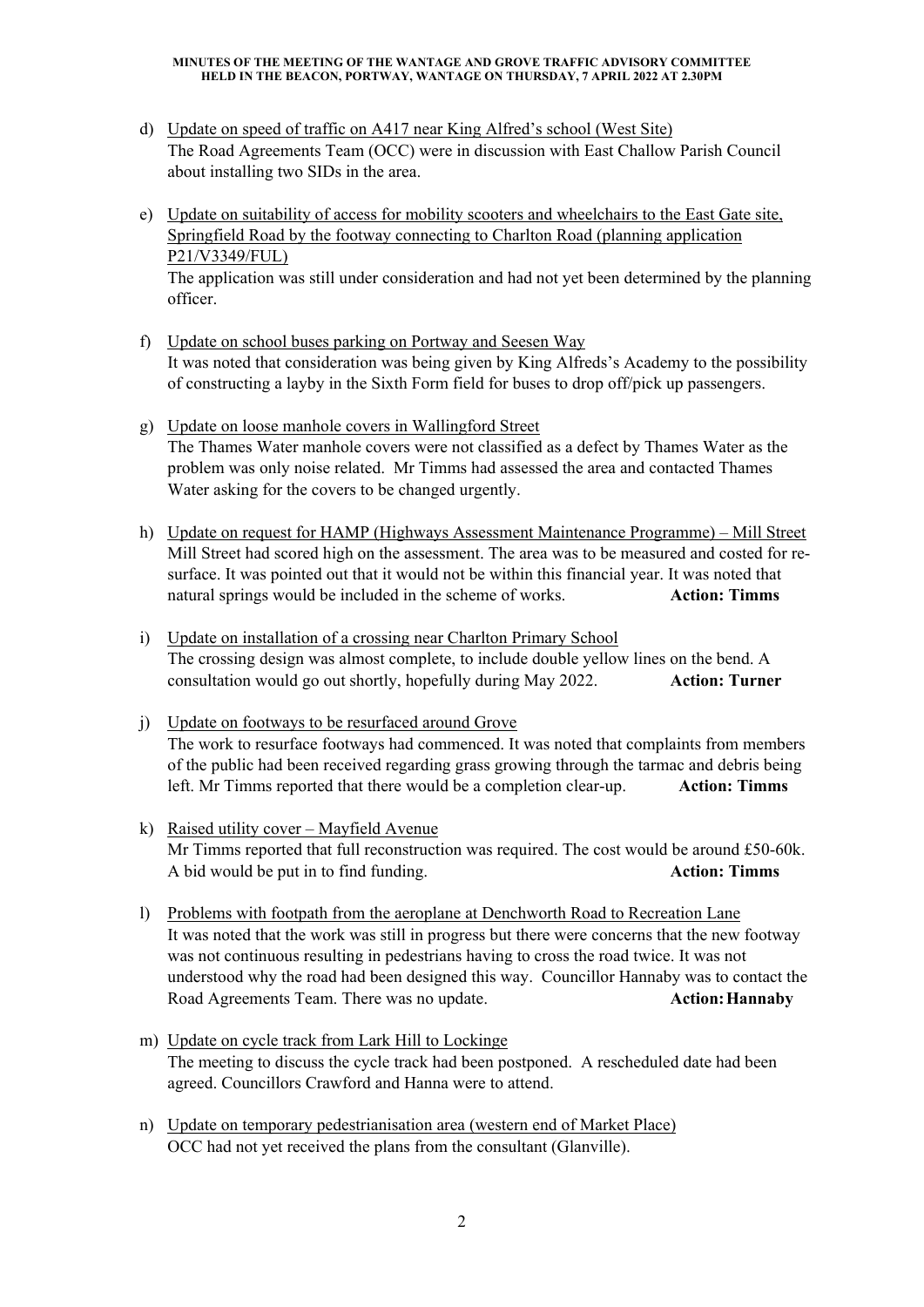#### **MINUTES OF THE MEETING OF THE WANTAGE AND GROVE TRAFFIC ADVISORY COMMITTEE HELD IN THE BEACON, PORTWAY, WANTAGE ON THURSDAY, 7 APRIL 2022 AT 2.30PM**

- o) Update on signage into the Market Place from Mill Street to stop vehicles from turning right The non-illuminated keep left bollard had not yet been installed.
- p) Update on potholes in Market Place (bus stop) and sunken road A large defect order had been raised. A road closure will be put in to facilitate the works.
- q) Update on flooding in Charlton Village Road near Palmers The gullies had been cleared - it was noted that there hadn't been any report of flooding recently.
- r) Update on blocked gullies Harcourt Green The gullies had been cleared but there had been reports of flooding.
- s) Update on ownership of land at Harcourt Green (request to lay materials to allow parking on verges)

It was confirmed that the land was owned by Oxfordshire County Council (OCC). Permission from OCC would be needed to carry out any work on this land.

- **6.** Matters referred by Grove Parish Council
- a) Problems with speed of traffic at Grove Green, Main Street There had been complaints about the speed of traffic at Grove Green. There had been an accident recently. Mr Turner suggested that Grove Parish Council could put a request to OCC for the area to be considered under the 20's Plenty for Oxfordshire scheme. This would be a signed only scheme.
- b) Location of bus stop at Newlands Drive, near pedestrian crossing A complaint had been received from a member of the public about the bus stop being too close to the crossing, when the bus stops it obscures the crossing markings on the road. This was to be raised with the Road Agreements Team (OCC). **Action: Hannaby**
- c) Roadworks on Denchworth Road and the roundabout at Mably Way/Grove Road at the same time.

The Chairman was to contact the Network Co-ordination Team about the problems caused by the roadworks. **Action: Chairman**

- **7.** Matters referred by Wantage Town Council and others
- a) Existing pedestrian crossing near Fitzwaryn School (request for a controlled crossing) There are some pots of money available (Road Safety & Accessibility Fund and CIL) and bids had been invited for next year. The request for a crossing would be added to the list along with the request for the one at Ham Road. Mr Turner was to investigate the approximate cost of installing the crossing. Mrs Mabberley was to look at the possibility of funding/help to draw up the scheme from external sources. **Action: Turner**
- b) Request for pedestrian crossing at Ham Road (from Hamfield to Locks Lane) Mr Turner would put a bid in for funding for the crossing as well as the one requested for Denchworth Road (Fitzwaryn School). **Action: Turner**
- c) Request for a pedestrian crossing at Mably Way (near the entrance to Footpath 13). A map showing the suggested location of a crossing was to be sent to Mr Turner.

**Action: Deputy Clerk**